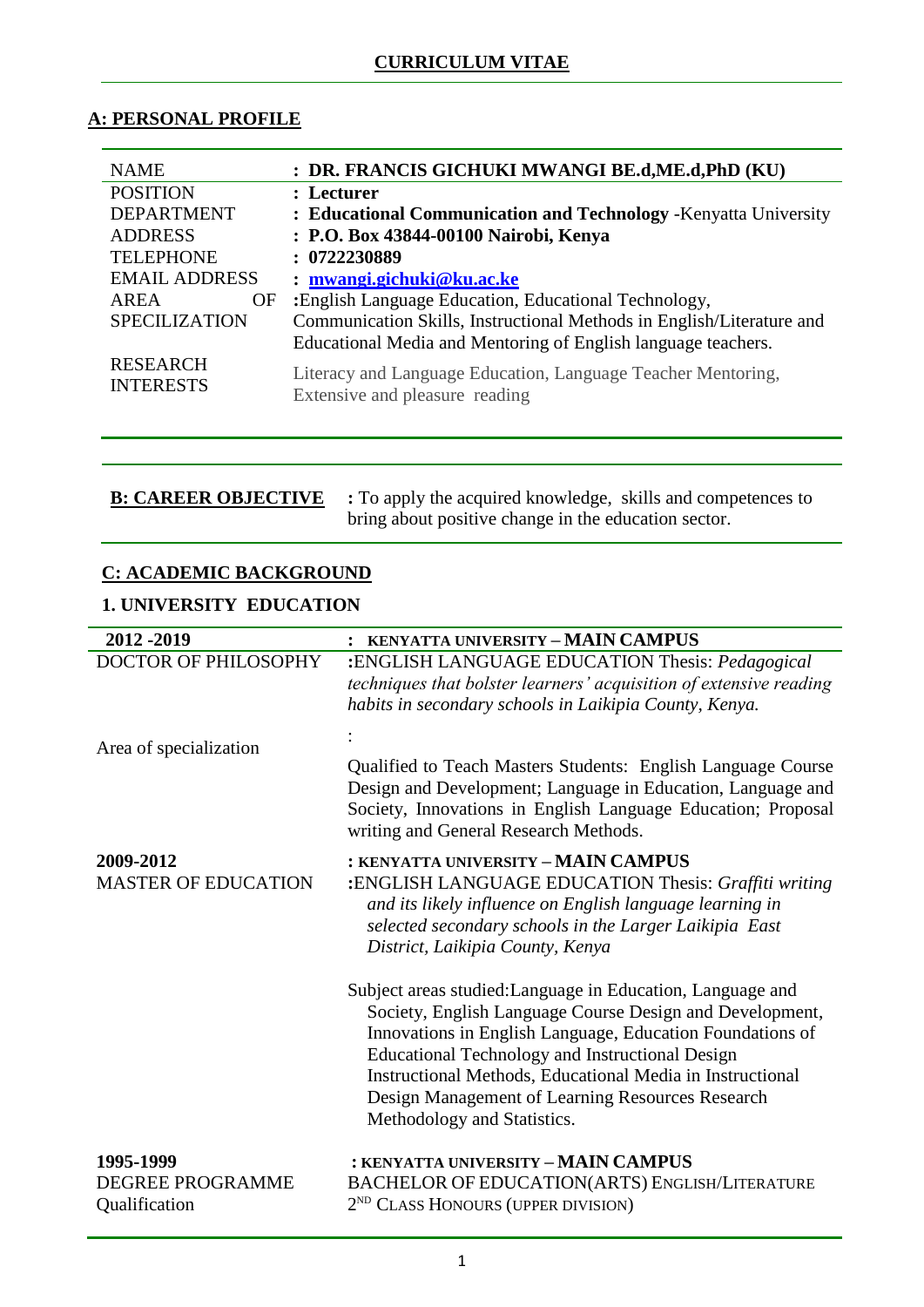#### **2. SECONDARY SCHOOL EDUCATION**

| FEB,1990 – NOV,1993   | : MUHOHO HIGH SCHOOL |
|-----------------------|----------------------|
| <b>Grade Obtained</b> | $: B$ Plain          |

#### **3. PRIMARY SCHOOL EDUCATION**

| JAN, 1981 – NOV, 1989 | : THIKA PRIMARY SCHOOL   |
|-----------------------|--------------------------|
| Grade obtained        | $\div B + (502/700)$ Mks |

#### **4. PROFESSIONAL SEMINARS AND WORKSHOPS**

| 28 <sup>th</sup><br>2022-29th<br><b>March</b><br>March 2022 | Participated in a postgraduate workshop<br>'Enhancing<br>on<br>Excellence<br><i>Academia</i> organized<br>Educational<br>in<br>by<br>Technology Department.<br>Communication<br>BSSC-<br>at<br>and<br>Kenyatta University.                                                                                                                                                                                        |  |  |  |  |  |
|-------------------------------------------------------------|-------------------------------------------------------------------------------------------------------------------------------------------------------------------------------------------------------------------------------------------------------------------------------------------------------------------------------------------------------------------------------------------------------------------|--|--|--|--|--|
| 30th Jan 2020-1st Feb 2020                                  | Attended Training of Trainers seminar for Secondary Education<br>Quality Improvement Project (SEQIP) on School-Based Teacher<br>Support System (SBTSS) at Meru Teachers College. Seminar<br>organized by The Teachers Service Commission in collaboration<br>with University of Nairobi under sponsorship of The World<br>Bank.                                                                                   |  |  |  |  |  |
| 6th December 2019                                           | Participated in The 39 <sup>th</sup> Kenyatta University Post Graduate<br>Seminar and presented a Ph.D Research Thesis findings Entitled:<br>Pedagogical Techniques Teachers use to Bolster Extensive<br>Reading Habits in Secondary Schools in Laikipia county, Kenya.                                                                                                                                           |  |  |  |  |  |
| 21st -22 <sup>nd</sup> June 2019                            | Attended the 1 <sup>st</sup> Teachers Conference and presented a paper<br>entitled: Pedagogical Techniques Teachers use to Bolster<br>Extensive Reading Habits in Secondary Schools in Laikipia<br>county, Kenya at The Kenya School of Government-Kabete,<br>Contribution: Presented policy recommendations<br>Nairobi.<br>concerning declining reading interest among secondary school<br>learners.             |  |  |  |  |  |
| 19th-20th July 2017                                         | Mwangi, F. G., Bwire, A.M., & Gathumbi, A. W.; "Pedagogical<br>techniques that promote pleasure reading in Secondary Schools<br>-a position paper." A paper presented at the 5 <sup>th</sup> International<br>Conference on Teacher Education in Contemporary Society,<br>Kenyatta University, Nairobi, Kenya, July 19 <sup>th</sup> -20 <sup>th</sup> , 2017.<br>Kenyatta University & Syracuse University (USA) |  |  |  |  |  |
| 18th July 2017                                              | Attended a workshop on 'Writing for research publication' at<br>Kenyatta University in collaboration with Syracuse University<br>(USA).                                                                                                                                                                                                                                                                           |  |  |  |  |  |
| 1 <sup>th</sup> March 2016                                  | Represented the Department of Curriculum and Education                                                                                                                                                                                                                                                                                                                                                            |  |  |  |  |  |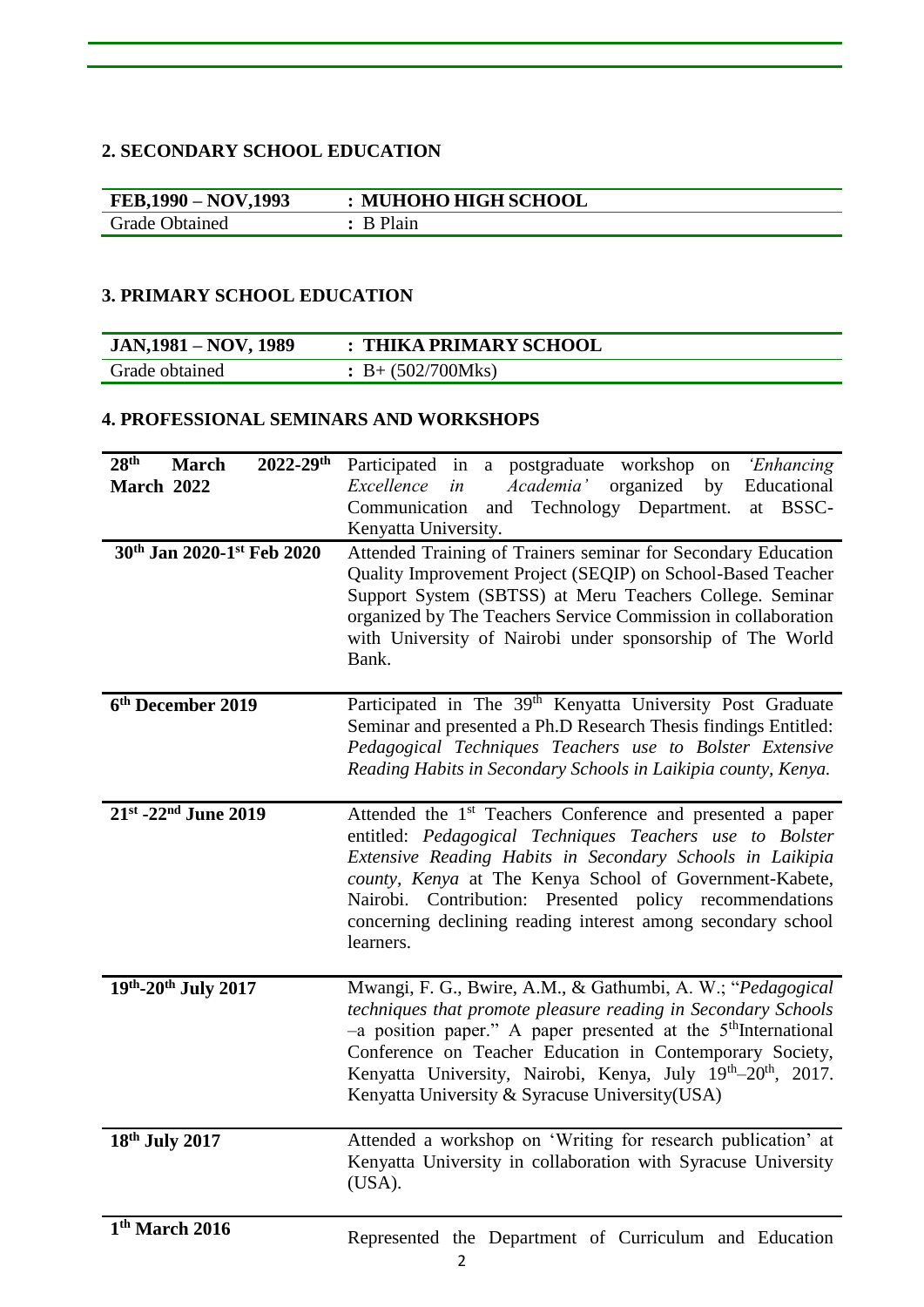|                                                            | Management as a member of the Learning Resource Centre<br>Development Committee, Laikipia University in a bench marking<br>meeting at the Educational Communication and Technology<br>Department- Kenyatta University.                                                                                                                            |  |  |  |
|------------------------------------------------------------|---------------------------------------------------------------------------------------------------------------------------------------------------------------------------------------------------------------------------------------------------------------------------------------------------------------------------------------------------|--|--|--|
| $19^{th}$ -21st July 2016                                  | Attended a Doctoral Students research workshop at Kenyatta<br>University in Collaboration with Syracuse University (USA)                                                                                                                                                                                                                          |  |  |  |
| 15 <sup>th</sup> May 2016                                  | Attended a seminar on Setting, marking and co-ordination of<br>examinations at St. Thomas Aquinas - Endarasha- Nyeri County.                                                                                                                                                                                                                      |  |  |  |
| $\overline{14}$ <sup>TH</sup> – 15 <sup>TH</sup> July 2015 | Mwangi, F. G., Bwire, A. M. & Gathumbi, A. W.; "Graffiti<br>writing: its likely influence on English Language Learning in<br>selected secondary schools in Laikipia East District, Kenya"A<br>paper presented at the 4 <sup>th</sup> International Conference on Education,<br>Kenyatta University, 13 <sup>th</sup> -17 <sup>th</sup> July 2015. |  |  |  |
| $12th$ -19 <sup>th</sup> September 2014                    | Appointed and sponsored by the British Council to participate in<br>the Connecting Classes Programme at Droitwich Spa High<br>School in Birmingham/ Worcester- United Kingdom.                                                                                                                                                                    |  |  |  |
| 30th - November 2012                                       | Presented research finding for Masters Thesis` Graffiti writing<br>and its likely influence on English language learning in<br>selected secondary schools in the Larger Laikipia East<br>District, Laikipia County, Kenya at the Postgraduate Seminar<br>- Kenyatta University.                                                                   |  |  |  |

# **D: WORK EXPERIENCE**

| 1 <sup>st</sup> December 2021 to Date  | <b>KENYATTA UNIVERSITY</b>                                       |  |  |  |  |
|----------------------------------------|------------------------------------------------------------------|--|--|--|--|
| Designation                            | <b>Lecturer-Educational Communication &amp; Technology</b>       |  |  |  |  |
|                                        | <b>Department: Teaching-English Subject Methods, Educational</b> |  |  |  |  |
|                                        | Communication and Technology, English Language and               |  |  |  |  |
|                                        | Literature, Instructional Methods, and Communication Skills      |  |  |  |  |
|                                        |                                                                  |  |  |  |  |
| 12th April 2020 - 1st                  | : TEACHERS SERVICE COMMISSION                                    |  |  |  |  |
| December 2021                          | Curriculum Support Officer (CSO) - Nakuru County                 |  |  |  |  |
| Designation                            |                                                                  |  |  |  |  |
| $2013 - 1$ <sup>st</sup> December 2021 | : LAIKIPIA UNIVERSITY PART TIME LECTURER                         |  |  |  |  |
| Designation                            | : Part Time Lecturer Teaching - Educational Communication and    |  |  |  |  |
|                                        | Technology, English Subject Methods and Communication Skills.    |  |  |  |  |
|                                        |                                                                  |  |  |  |  |
| 2018-2020                              |                                                                  |  |  |  |  |
|                                        | :MILIMANI SECONDARY SCHOOL-Laikipia County                       |  |  |  |  |
| Designation                            | : English Language Teacher                                       |  |  |  |  |
| 2008-2017                              |                                                                  |  |  |  |  |
|                                        | : NGOBIT SECONDARY SCHOOL – Laikipia County                      |  |  |  |  |
| Designation                            | : English Language Teacher                                       |  |  |  |  |
|                                        |                                                                  |  |  |  |  |
| 2001-2007                              | : KAMBAA TECHNICAL SECONDARY SCHOOL-                             |  |  |  |  |
|                                        | <b>Nyandarua County</b>                                          |  |  |  |  |
| Designation                            | : English Language Teacher                                       |  |  |  |  |
|                                        |                                                                  |  |  |  |  |
| 1999-2001                              | KAMUKA BOARDING PRIMARY SCHOOL-                                  |  |  |  |  |
|                                        | <b>Nyandarua County</b>                                          |  |  |  |  |
|                                        |                                                                  |  |  |  |  |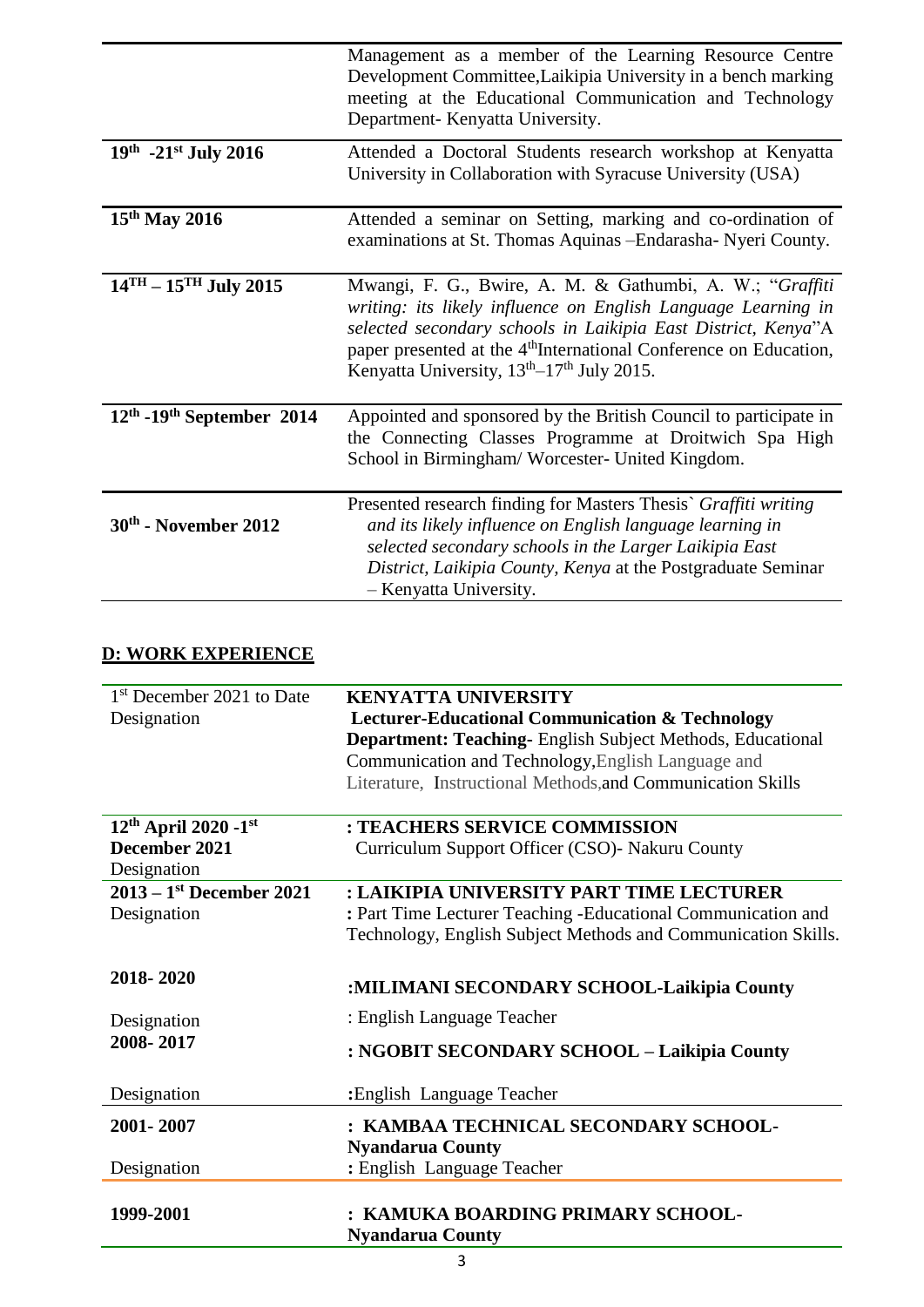#### **E: PUBLICATIONS: Refereed Journal Papers**

- **i) Mwangi, F.G &Bwire, A. M (2020)** Role of extensive reading habits in students' acquisition of composition writing skills in English in Kenya. *Journal of Education and Practice*. ISSN 2222-1735 (Paper) ISSN 2222-288X (Online)*<https://iiste.org/Journals/index.php/JEP>*Vol.11, No.30, October 2020 pg 62- 68.
- **ii) Mwangi, F.G &Bwire, A. M (2020)** Assessment of access of reading resources in bolstering extensive reading habits and composition writing skills in secondary schools in Kenya: *International journal of innovation and education and research.ISSN 2411- 2933 Volume* 8, No 12. November 2020 Pg 333-344.
- **iii) Mwangi, F.G &Bwire, A. M (2020)**Pedagogical techniques teachers use to bolster extensive reading habits in secondary schools in Kenya.*Journal of Education and Practice*. ISSN 2222-1735 (Paper) ISSN 2222-288X (Online)*<https://iiste.org/Journals/index.php/JEP>*w020Vol.11, No.6, February 2020pg 187-195.
- *iv)* **Mwangi, F.G. &Gathumbi, A.W (2017).**Gender difference and school administrators' Response to Graffiti writing in secondary school in Kenya: *International journal for social science and economic research.* ISSN: 2455-8834 Volume:02, Issue:06 "June 2017".pg 3701-3712.
- **v) Mwangi, F.G., Bwire, A. M &Gathumbi, A.W (2015).**Graffiti writing**:**Its likely influence on English Language Learning in selected secondary school in Laikipia East District, Kenya. *Elixir international Journal*. Elixir Educ Tech. Available online at *[www.elixir](http://www.elixir/) publishers.com*. ISSN: 2229- 712X .85(2015)pg 34277-34285.

### **PART F: RESPONSIBILITIES**

| 1 <sup>st</sup> December 2021 | Teaching regular and masters students at Kenyatta University.                                                                                                                                      |
|-------------------------------|----------------------------------------------------------------------------------------------------------------------------------------------------------------------------------------------------|
|                               | -Supervision of students undertaking masters and doctoral studies at<br>Educational Communication and Technology Department.                                                                       |
| $1st$ October 2020- $1st$     | As a Curriculum Support Officer- Nakuru County.                                                                                                                                                    |
| December 2021                 | -Identifying the training needs of teachers and heads of institution and<br>advising the Commission accordingly                                                                                    |
|                               | -Organizing and conducting, in conjunction with the Sub-County<br>Directors, courses on curriculum delivery and implementation through<br>seminars, workshops, retreats and in-service programmes. |
|                               | -Assisting teachers to develop and use appropriate teaching aids and other<br>reference materials.                                                                                                 |
|                               | -Updating teachers on curriculum changes, pedagogy, content coverage<br>and any other emerging issues in the teaching service                                                                      |
|                               | -Visiting schools, observing teaching techniques, conducting lessons                                                                                                                               |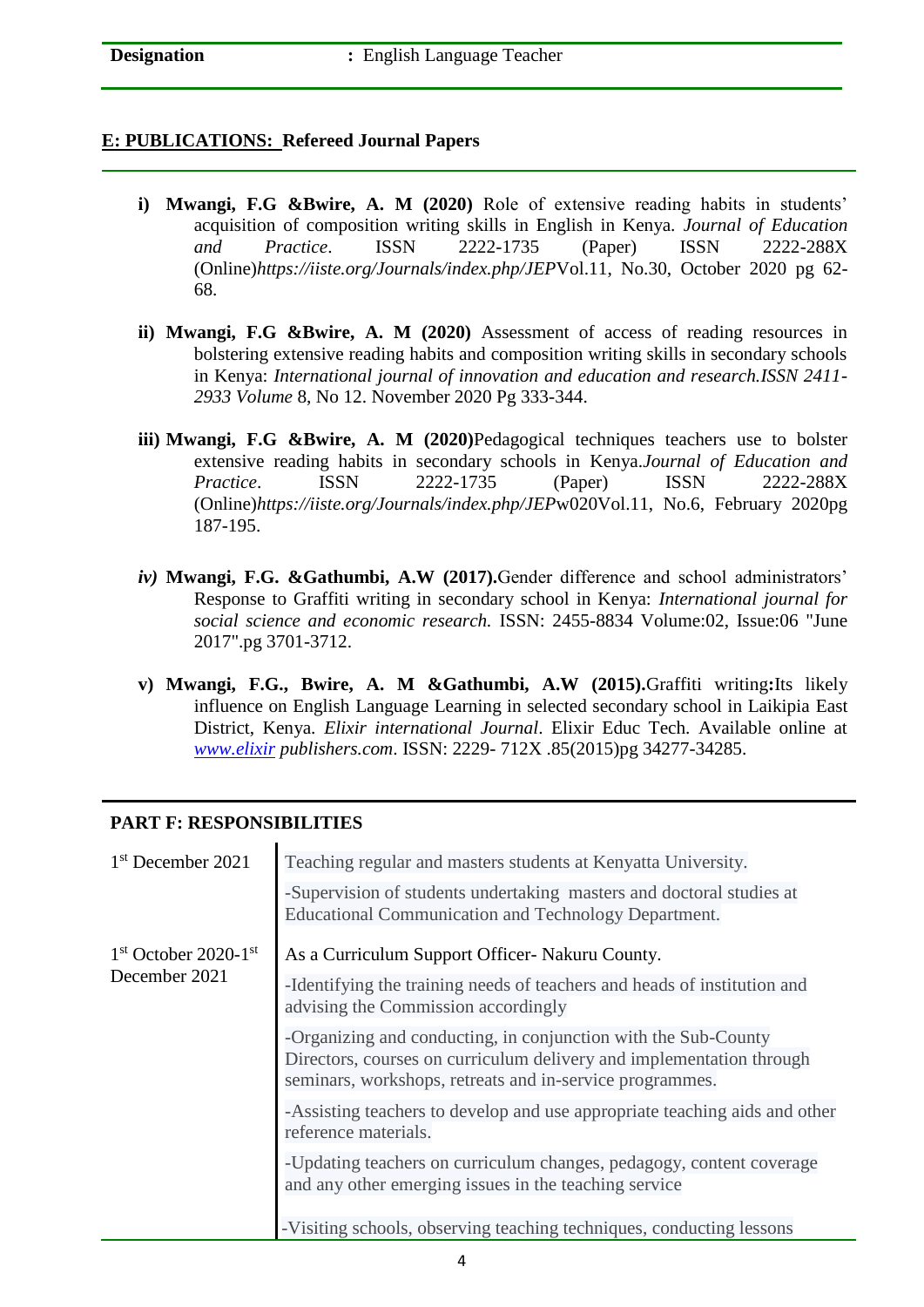|                                | demonstrative lessons and advising teachers on the appropriate teaching<br>methods and techniques.                                                                                                                                                                                 |
|--------------------------------|------------------------------------------------------------------------------------------------------------------------------------------------------------------------------------------------------------------------------------------------------------------------------------|
|                                | -Working with the Quality Assurance and Standards Officer to improve<br>teaching and learning.                                                                                                                                                                                     |
|                                | -Providing professional guidance and counseling to teachers and<br>disseminating information on curriculum, evaluation, textbook selection<br>and training.                                                                                                                        |
|                                | -Collecting and submitting to the Sub-County Director data on school<br>enrollment, staff establishment, staff changes and other related information.                                                                                                                              |
| 31 <sup>st</sup> January 2020  | Nominated by the Wiyumiririe Catholic Parish Priest to be the Chair of<br>the Parish Multipurpose Hall Construction Committee, Laikipia County.                                                                                                                                    |
| 5 <sup>th</sup> January 2020   | Elected the Secretary of St Martin Catholic Church Welfare Committee,<br>Laikipia County.                                                                                                                                                                                          |
| $7th$ July 2018                | Appointed a member of The Parish Finance Council at St. Martin Catholic<br>Parish-Wiyumiririe, Laikipia County.                                                                                                                                                                    |
| $14^{th}$ May 2017             | Appointed a member of steering committee for mobilizing funds to assist<br>the less fortunate in society by St Martin Catholic Parish-Wiyumiririe,<br>Laikipia County.                                                                                                             |
| $1th$ March 2016               | Appointed by the Department of Curriculum and Education Management<br>as a member of Learning Resource Centre Development Committee to<br>represent Laikipia University in a bench marking meeting at Educational<br>Communication and Technology Department- Kenyatta University. |
| 18 <sup>th</sup> November 2015 | Appointed a member of Learning Resource Centre Development<br>Committee by Curriculum and Education Management Department -<br>Laikipia University.                                                                                                                                |
| 2013 to $1st$<br>December 2022 | Part time lecturer at Laikipia University teaching Educational<br>Communication and Technology, Communication skills and English<br>Subject methods to                                                                                                                             |
|                                | Diploma in Education students<br>i.<br>ii.<br><b>Bachelor of Education students</b><br>iii.<br>Post graduate Diploma in Education students<br>Bachelor of Education (ECDE)<br>iv.                                                                                                  |
| 2013 to 2017                   | Setting, moderating, invigilating, marking and submitting university<br>examination results in my area of specialization.                                                                                                                                                          |
| 2017                           | IEBC Presiding Officer - Nanyuki Administration Police line Station                                                                                                                                                                                                                |
| 2013                           | IEBCPresiding Officer-Munyaka primary school-2013 General Election                                                                                                                                                                                                                 |
| 2012<br>2010 to date           | KCSE Examination Supervisor-Mwituria Secondary School<br>KNEC Examiner – KCSE English paper101/1 (Functional skills)                                                                                                                                                               |
| $2010 - 2011$                  | KCSE Examination inviligilator-Wiyumiririe Secondary school                                                                                                                                                                                                                        |
| 6/06/2008 to 2017              | Teacher in charge of the school library at Ngobit Secondary school<br>٠                                                                                                                                                                                                            |
| 19/07/2008 to 2017             | A member of Ngobit Secondary School Disciplinary Committee                                                                                                                                                                                                                         |
| May 2008 to 2017               | Drama and Music club patron at Ngobit Secondary School<br>$\bullet$                                                                                                                                                                                                                |

 $\overline{\phantom{a}}$